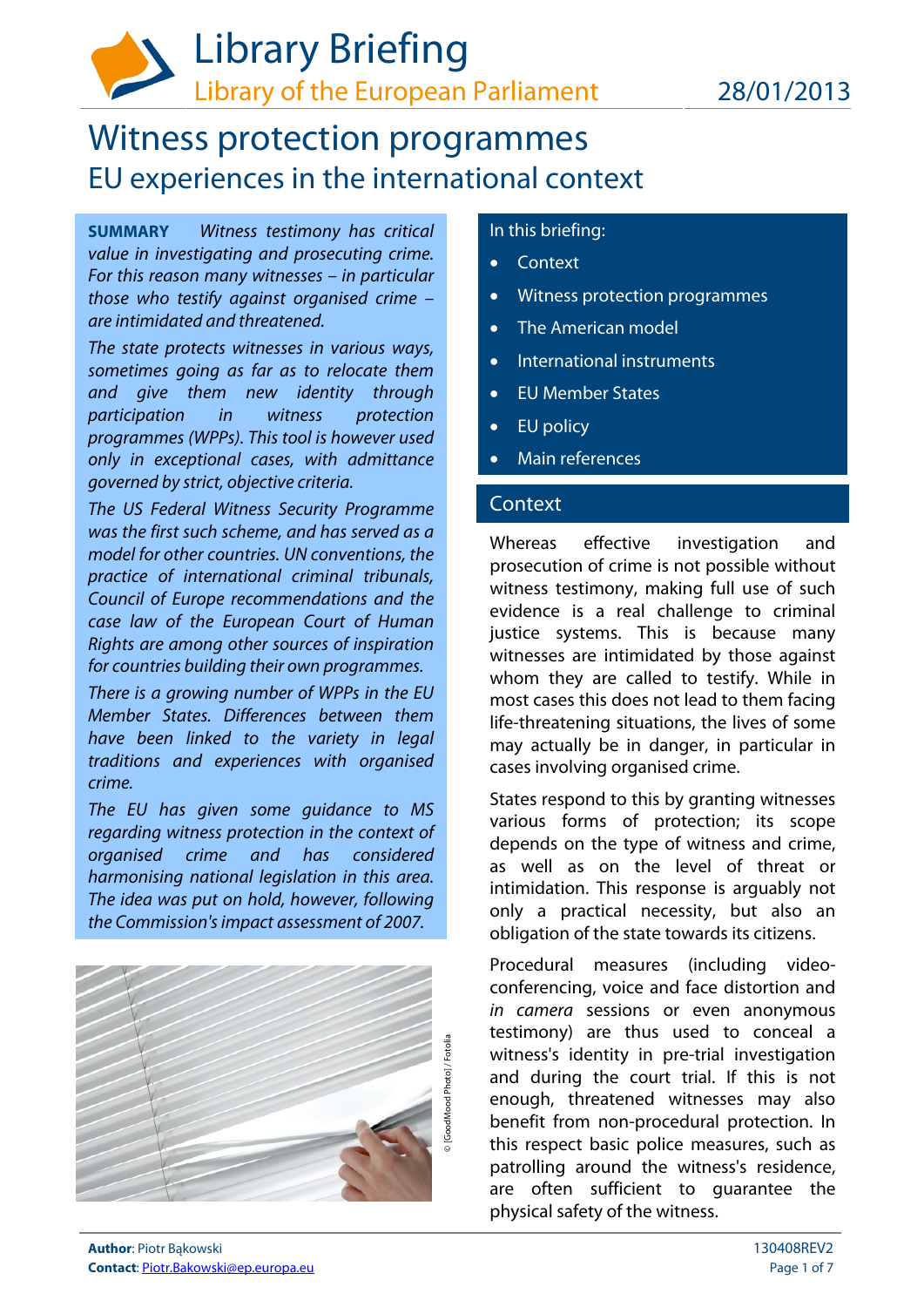

However, such measures have turned out to be inadequate when prosecuting members of powerful mafia-type syndicates and terrorist organisations. This has led some states to introduce fully-fledged witness protection programmes (WPPs), providing for relocation and identity change of witnesses. Over time such programmes have come to cover witnesses in cases related to other forms of serious crime.

The number of jurisdictions operating such programmes has grown exponentially in recent years, which has been linked to the increase in activities involving organised crime. EU Member States (MS) are part of this trend, with some countries having established sophisticated programmes in this area, which is not harmonised at EU level.

# Witness protection programmes

The United Nations Office on Drugs and Crime ([UNODC](http://www.unodc.org/)) has defined WPPs as "formally established covert programme(s) subject to strict admission criteria that (provide) for the relocation and change of identity of witnesses whose lives are threatened by a criminal group because of their cooperation with law enforcement authorities".<sup>[1](#page-3-0)</sup> Given the financial impact for the state and drastic changes in the life of the persons concerned, such programmes are considered a last resort. They are thus reserved for very important cases in which the witness's testimony is crucial to the prosecution and there is no alternative way of ensuring the security of the witness.

# **Witness protection units**

While in some countries witness protection is based on legislation, in others it has evolved naturally as part of police activities. WPPs are run by covert units, staffed by specially trained officers, whose operations are highly confidential. Such units operate within various institutional structures. In some countries they are part of the police force, while in others they are organisationally separate from the police. In this

case they may be located within a ministry (e.g. Ministry of Justice) or the State Prosecutor's Office or else operated by an independent multidisciplinary body.

It is argued that a WPP can function well within any of those structures, as long as protection remains separate from investigation to ensure objectivity and minimise the risk of admission to the programme becoming an incentive for witnesses to give false testimony.<sup>[2](#page-3-1)</sup>

# **Admittance criteria**

Protection may be given to different types of person – victim-witnesses, collaborators with justice, and other participants in a criminal case (e.g. innocent bystanders, prosecutors or undercover agents). The extent of protection for each group varies between countries.

## **Collaborators with justice**

The testimony of persons engaged in a criminal activity and closely connected to the offender may have crucial value in the prosecution of organised crime. This explains why these so–called "collaborators with justice" or "*pentiti*" are a sizeable part, if not a majority, of persons admitted to WPPs. However, in many jurisdictions pentiti are also subjected to specific regulation concerning inter alia benefits granted in exchange for information.

WPPs are based on the principle of neutrality, which means that participation should never be seen as a reward for testimony. Witnesses are admitted according to a set of predetermined criteria, including:

- The level of threat to the witness's life (the key element)
- The importance of the case
- The decisive relevance of the testimony for the prosecution
- The impossibility of obtaining the information from another source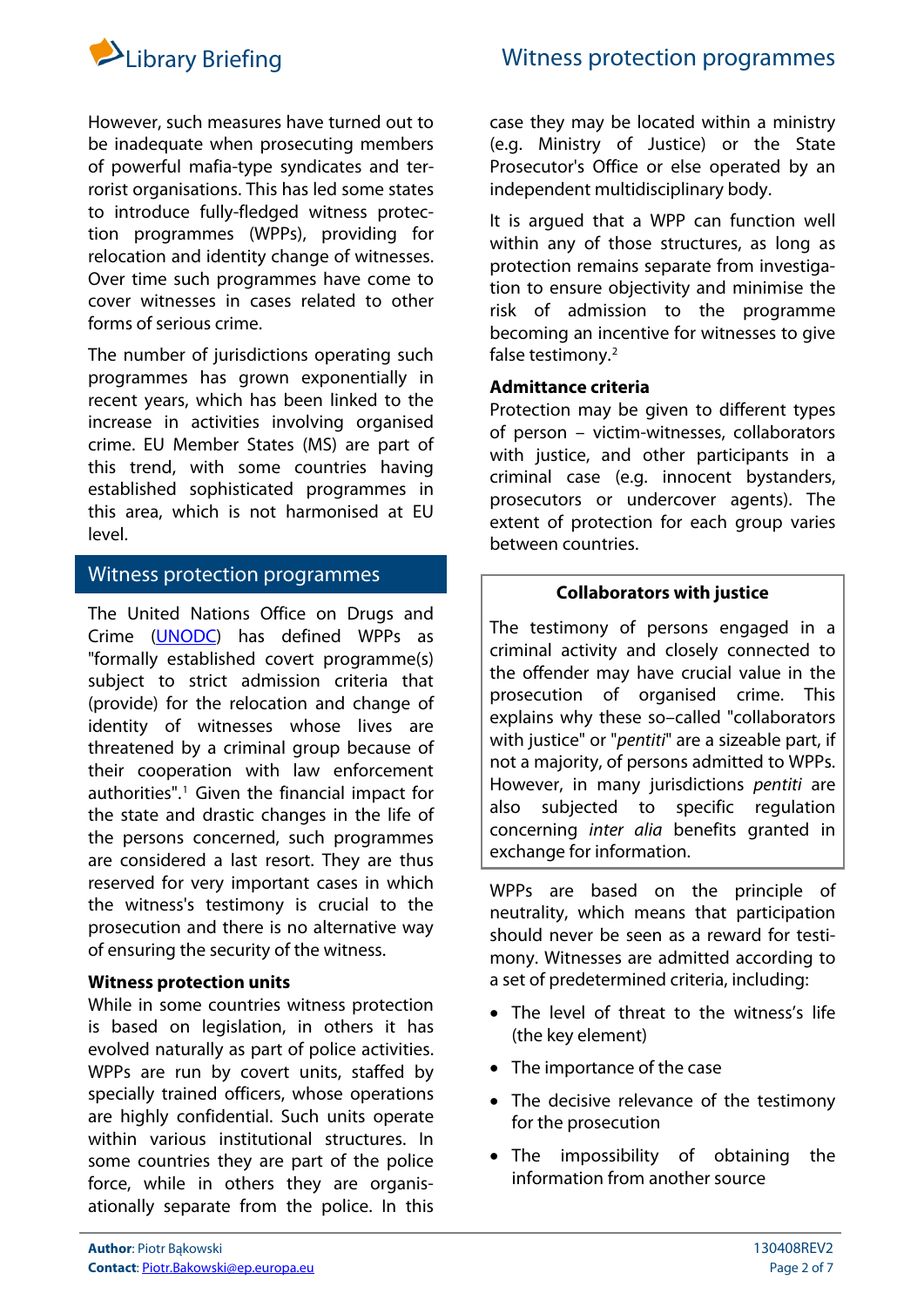- The personality of the witness and their potential to adjust to a new life
- The family situation of the person (in particular the number of family members to be covered by the programme).

# **Life within the programme**

On entering a WPP, the witness signs a memorandum of understanding with the protection authority, enumerating a series of agreed actions. Non-compliance may result in being excluded from the programme, which in practice seems to be limited to serious violations of the programme's conditions.

Witnesses are relocated (mostly within the country, but in exceptional cases also abroad) and kept in secure locations. When necessary, they are repeatedly moved to avoid their whereabouts being tracked down. Once settled, they are discouraged from travelling outside the new home area.

They are supposed to cut all ties with their past. This involves getting rid of all belongings and avoiding direct contact with any individuals they knew in their pre-WPP life including family members who are not part of the programme (WPPs increasingly admit a limited number of family members, especially in societies characterised by strong family ties). Any contact with the witness – including by law enforcement authorities – must be arranged by the protection unit and is undertaken through secure communication channels.

Many witnesses are given a new identity, with the number of personal details changed varying from country to country (e.g. in the UK and the Netherlands only essential elements are modified, while in Italy changes are more far-reaching). As a consequence some or all personal documents, such as driving licences, birth certificates, diplomas etc. must be modified. However, the old identity continues to exist, enabling the witness to return to it if the programme is terminated. It has been noted that the growing use of electronic databases

and biometrics adds to the challenge of dissociating the new from the old identity.

Witnesses benefit from financial assistance, which in most cases is temporary (on average 1-2 years). The level of such support is normally at the protection authority's discretion. It should not surpass, however, the witness's previous legal income, as it should not serve as reward for testimony. In addition, witnesses are provided education and professional training and are assisted in finding new jobs (and even subsidised loans, e.g. in Italy). In many cases they are not allowed to practice their original professions – especially registered ones like lawyers or accountants – to avoid being tracked down through this channel. $3$ 

Despite various forms of support from the state, participation in a WPP means a drastic and often permanent change in the witness's life, which for some is too difficult to handle. As a consequence there are cases of witnesses withdrawing from the programme, regardless of the danger it may entail.

# The American model

The Federal [Witness Security Programme](http://www.usmarshals.gov/duties/factsheets/witsec-2011.html) (WITSEC) is the world's longest-established programme of this kind. It has been operated for more than 30 years by the  $US$ [Marshals Service](http://www.usmarshals.gov/duties/factsheets/general-2011.html). Its core element is the secret and permanent relocation, often coupled with identity change, offered to witnesses and their families.

WITSEC came to life as a new tool in the upto-then unsuccessful fight against Italian– American Mafia persistently intimidating and murdering witnesses. Between 1971 and April 2011 more than 8 300 witnesses (mostly collaborators with justice) and 9 800 of their family members took part in the programme.

Although it had been initially viewed as very effective it soon became subject to criticism concerning inter alia security issues and non-recognition of rights of persons "victimised" by the programme (such as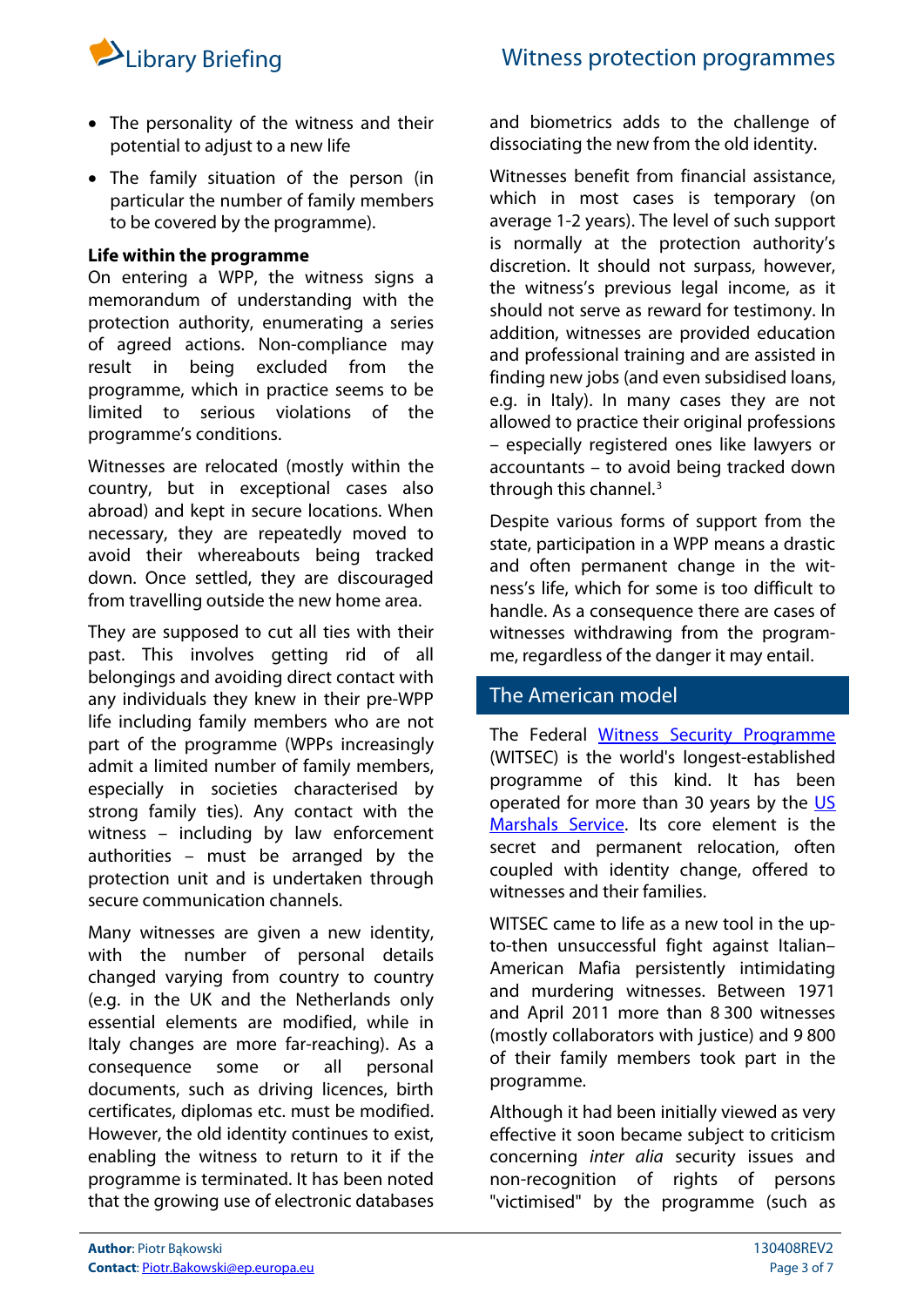

local communities hosting protected witnesses with criminal convictions and persons whose debts were left unpaid following relocation). This led to the programme being reviewed by Congress,

<span id="page-3-4"></span><span id="page-3-3"></span><span id="page-3-2"></span><span id="page-3-1"></span><span id="page-3-0"></span>which resulted in more attention given to interests of the public when they clashed with the purpose of WITSEC, stricter admission criteria and the establishment of procedures and penalties for disclosure of information concerning the programme.[4](#page-3-3)

<span id="page-3-11"></span><span id="page-3-10"></span><span id="page-3-9"></span><span id="page-3-8"></span><span id="page-3-7"></span><span id="page-3-6"></span><span id="page-3-5"></span>WITSEC has become a model for numerous jurisdictions around the world. For example Canada and Australia operate similar federal programmes, coexisting with those set up by individual states, which is also the case for several US states.<sup>[5](#page-3-4)</sup>

without prejudice though to the rights of the defendant. They also invite them to consider entering into agreements or arrangements for the relocation of protected witnesses.

**The Council of** 

The Council of Europe (CoE) has recognised the need for witness protection in its recommendations to member states.

**Europe** 

#### **International tribunals**

Witness protection has been granted high profile in the practice and jurisprudence of international tribunals dealing with serious violations of humanitarian law. The Statutes of the International Criminal Tribunal for the former Yugoslavia [\(ICTY\)](http://www.icty.org/sid/135), the International Criminal Tribunal for Rwanda ([ICTR](http://www.unictr.org/Legal/StatuteoftheTribunal/tabid/94/Default.aspx)) and the International Criminal Court [\(ICC\)](http://untreaty.un.org/cod/icc/STATUTE/99_corr/cstatute.htm) all provide for setting up witness and victim support units. These tribunals however have neither their own protection force nor territorial jurisdiction to keep or relocate witnesses. The situation is further complicated through many witnesses originating from conflict zones, for whom relocation abroad may be the only effective measure. Therefore for non-procedural protection the three tribunals have to rely on governments which are not always willing to cooperate. Very few countries have signed relevant agreements with the tribunals.

# International instruments

The development of witness protection programmes in various parts of the world has highlighted the need for mutual legal assistance (e.g. for relocating witnesses abroad) and best practice sharing among countries concerned. Some basic principles have been enshrined in international law, influencing programmes under construction.

#### **United Nations**

Legal instruments elaborated by the UN are prominent among international texts dealing with witness protection. The almost identical provisions of UNTOC ([UN](http://www.unodc.org/unodc/en/treaties/CTOC/index.html) [Convention against Transnational Organised](http://www.unodc.org/unodc/en/treaties/CTOC/index.html)  [Crime](http://www.unodc.org/unodc/en/treaties/CTOC/index.html)) and UNCAC [\(UN Convention against](http://www.unodc.org/unodc/en/treaties/CAC/)  [Corruption\)](http://www.unodc.org/unodc/en/treaties/CAC/) oblige states parties to take appropriate measures to provide protection for witnesses testifying with respect to offences covered by the Conventions,

[Recommendation](https://wcd.coe.int/com.instranet.InstraServlet?command=com.instranet.CmdBlobGet&InstranetImage=566782&SecMode=1&DocId=574856&Usage=2)  [\(97\)13 on the Intimi](https://wcd.coe.int/com.instranet.InstraServlet?command=com.instranet.CmdBlobGet&InstranetImage=566782&SecMode=1&DocId=574856&Usage=2)[dation of Witnesses](https://wcd.coe.int/com.instranet.InstraServlet?command=com.instranet.CmdBlobGet&InstranetImage=566782&SecMode=1&DocId=574856&Usage=2)  [and the Rights of the](https://wcd.coe.int/com.instranet.InstraServlet?command=com.instranet.CmdBlobGet&InstranetImage=566782&SecMode=1&DocId=574856&Usage=2)  [Defence](https://wcd.coe.int/com.instranet.InstraServlet?command=com.instranet.CmdBlobGet&InstranetImage=566782&SecMode=1&DocId=574856&Usage=2) set out basic definitions and principles to guide CoE members in their formulation of relevant policy and legislation. It went beyond the context of organised crime,

stating that the measures proposed may be applicable to other serious offences. Moreover, it dealt with vulnerable witnesses, especially in cases of crime within the family. It was followed by [Recommendation \(2005\)9](https://wcd.coe.int/ViewDoc.jsp?id=849237&Site=COE)  [on the protection of witnesses and collabo](https://wcd.coe.int/ViewDoc.jsp?id=849237&Site=COE)[rators of justice](https://wcd.coe.int/ViewDoc.jsp?id=849237&Site=COE) which contained more detailed guidance on WPPs. It stated that such programmes should be applied inter alia to all terrorism-related crimes. Both recommendations stressed the need to balance the procedural protection of witnesses and the rights of the defence.

The latter issue has been analysed extensively by the European Court of Human Rights (ECtHR) when interpreting Article 6 of the **European** Convention on [Human Rights](http://www.echr.coe.int/ECHR/EN/Header/Basic+Texts/The+Convention+and+additional+protocols/The+European+Convention+on+Human+Rights/) (ECHR) concerning the right to a fair trial.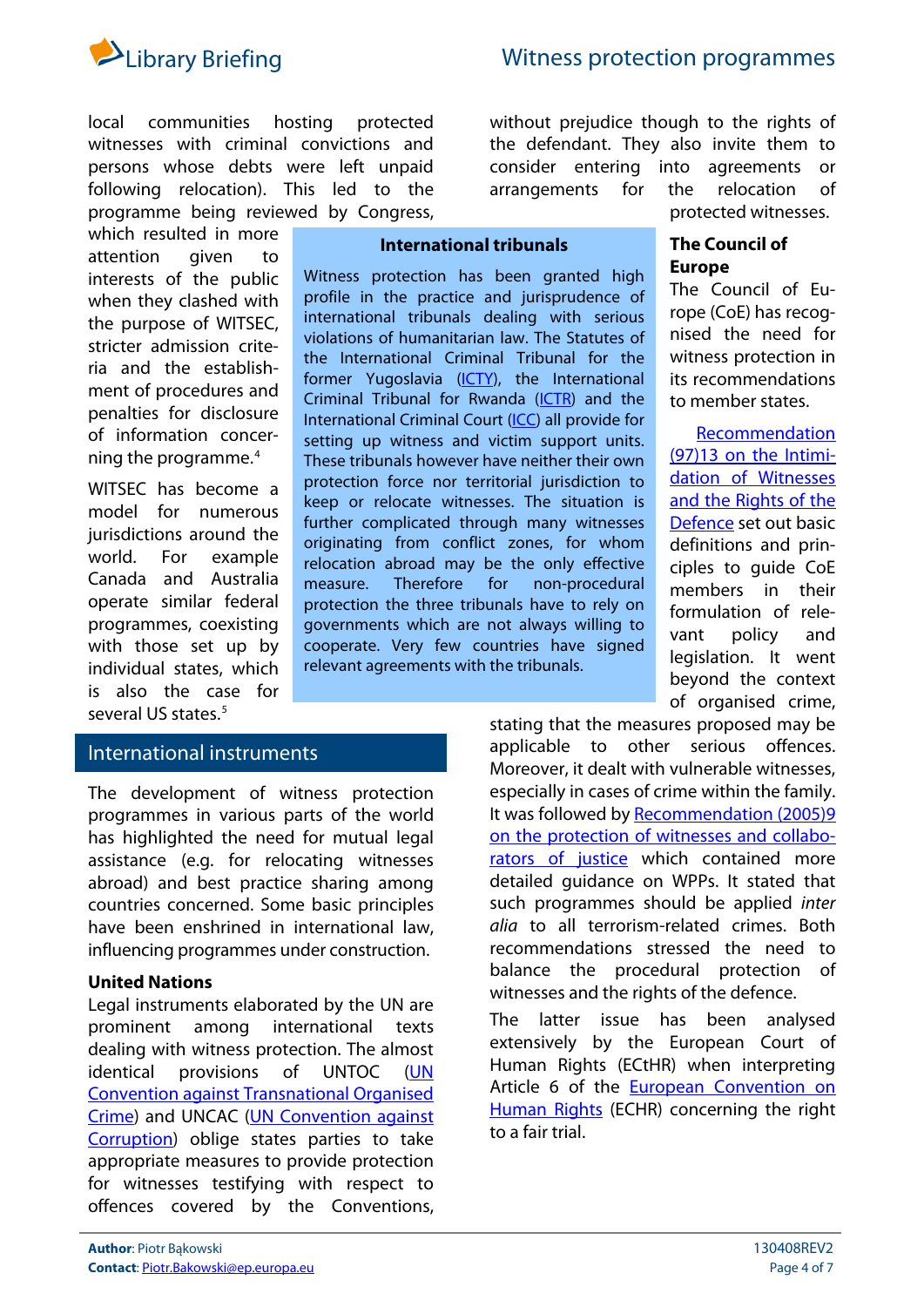

# **Article 6(3) d ECHR**

Everyone charged with a criminal offence has the following minimum rights: (...) to examine or have examined witnesses against him and to obtain the attendance and examination of witnesses on his behalf under the same conditions as witnesses against him; (...)

In the case Kostovski vs the Netherlands the ECtHR ruled that "the right to fair administration of justice holds so prominent a place that it cannot be sacrificed to expedience". However, the ECtHR considered measures such as physical separation of the accused from the witness or anonymous testimony to be compliant with the ECHR.<sup>[6](#page-3-5)</sup> In its case law the Court has refrained from judging the admissibility of specific measures as such seeking instead to determine whether the trial as a whole was fair.<sup>[7](#page-3-6)</sup>

# EU Member States

More and more countries in Europe have established WPPs. This has been linked to the increasing impact of organised crime and terrorist groups.<sup>[8](#page-3-7)</sup> There is some variety

in the way those schemes are organised, arguably due to differences in MS' legal systems and traditions, as well as in the extent of organised criminal activities.

The range of crimes in relation to which witness protection is applicable also

varies from country to country. In Belgium and Italy protection measures can only be used in case of specific crimes, while under Lithuanian legislation they may be used for "serious crimes".[9](#page-3-8)

Whereas most MS have established one national or federal programme, some (e.g. Germany and the UK) run several regional or local programmes. As to the number of participants, there are few estimates

In 2005, Estonia, Latvia and Lithuania signed an **[agreement](http://www.likumi.lv/doc.php?id=8209)** on cooperation in protection of witnesses and victims, the only such regional initiative in the EU. The agreement guarantees equal protection of persons originating from the Baltic States, who can be temporary or permanently relocated between those three states.

available. For example, in 2005 there were about 5 000 participants in the Italian WPP (more than 1 000 witnesses, together with almost 4 000 of their relatives), representing 91 people per million inhabitants. It is unlikely that any other MS comes close to this figure, since in Germany and the Netherlands, for instance, the number of participants in the same year was estimated to be between one and three people per million inhabitants (with about 650 people a year admitted to such programmes in Germany).<sup>[10](#page-3-9)</sup>

#### **Legal basis and institutional structure**

In some countries, including Germany, Italy, the Czech Republic and Lithuania, witness protection is regulated by specific legislation. This is not the case in Austria, Denmark, Finland, France, Greece, Ireland, Luxemburg, the Netherlands and Spain. In the UK, witness protection evolved out of police practice, but was given statutory footing in 2005.

While in some countries, including Austria, Slovakia and the UK, witness protection is associated with the police, in others (e.g. the Netherlands) the programmes operate

> within the executive or the judiciary. In Italy and Belgium WPPs are implemented by multidisciplinary bodies: respectively the Central Commission, composed of the Under-Secretary of State at the Ministry of the Interior, two judges or

prosecutors and five experts in organised crime, and the Witness Protection Commission, composed of prosecutors, highlevel police officers and representatives of the Ministries of Justice and the Interior.<sup>[11](#page-3-10)</sup>

# EU policy

Whereas the **Directive** on the protection of victims of crime has recently been adopted, so far there have been no EU binding texts on witness protection. This is despite the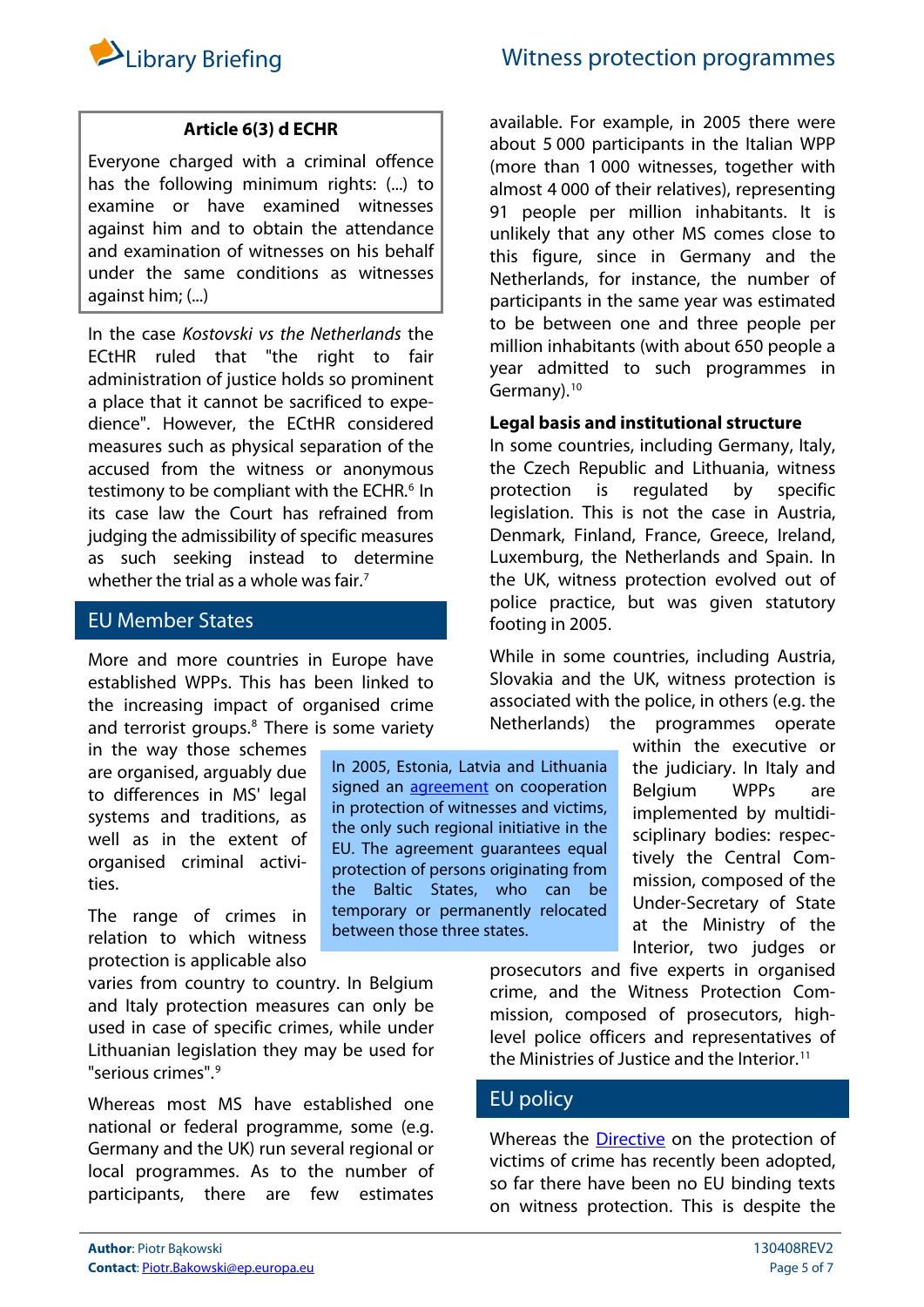

fact that for almost two decades the area has been of interest to the EU institutions. Furthermore, MS cooperate informally with each other in this field.

In 1995 and 1996 the Council adopted two resolutions. [One](http://eur-lex.europa.eu/LexUriServ/LexUriServ.do?uri=CELEX:31995Y1207(04):EN:NOT) established guidelines on the protection of witnesses and their close relatives in cases involving organised crime. It also called on MS to facilitate judicial assistance in this field. The [other](http://eur-lex.europa.eu/LexUriServ/LexUriServ.do?uri=CELEX:31997G0111:EN:NOT) concerned collaborators with justice.

In 2000 the so-called "[Millennium Strategy"](http://eur-lex.europa.eu/LexUriServ/LexUriServ.do?uri=CELEX:32000F0503:EN:NOT) was adopted which outlined planned EU action in prevention and control of organised crime. The strategy mentioned a proposal to be prepared for an instrument on the position and protection of witnesses and collaborators with justice. It further stated that an EU model agreement should be developed, taking into account the experiences of Europol, and used on a bilateral basis.

Witness protection was also evoked in the context of combating terrorism. After the 2004 Madrid train bombings, the European Council [invited](http://www.consilium.europa.eu/uedocs/cmsUpload/DECL-25.3.pdf) the Commission to bring forward a proposal for a European programme for the protection of witnesses in terrorist cases. The programme was then mentioned in the revised [EU Plan of Action on](http://ue.eu.int/uedocs/cmsUpload/EU_PlanOfAction10586.pdf)  [Combating Terrorism](http://ue.eu.int/uedocs/cmsUpload/EU_PlanOfAction10586.pdf) as part of the relevant legislative framework. However, no such programme has seen the light of day.

In 2007 the Commission [assessed](http://eur-lex.europa.eu/LexUriServ/LexUriServ.do?uri=CELEX:52007DC0693:EN:NOT) the feasibility of EU legislation on witness protection, concluding that the time was not ripe for this and further studies needed to be carried out to identify an acceptable way forward.[12](#page-3-11) In 2009, answering a [parliamentary question](http://www.europarl.europa.eu/sides/getDoc.do?type=WQ&reference=E-2009-5092&language=EN), the Commission [confirmed](http://www.europarl.europa.eu/sides/getAllAnswers.do?reference=E-2009-5092&language=EN) that it did not intend to legislate in this field.

# **Europol's role**

Some practical cooperation and best practice sharing has taken place through Europol. As of 2000 the Agency has coordinated the European Liaison Network,

comprising the heads of national witness protection units on a voluntary basis. Over the years the network has become a global professional platform for exchanging information and developing guidelines.

In this vein Europol published the 2000 [Basic](http://www.secicenter.org/doc/basic_principles.pdf)  [principles of European Union police](http://www.secicenter.org/doc/basic_principles.pdf)  [cooperation in the field of witness protec](http://www.secicenter.org/doc/basic_principles.pdf)[tion](http://www.secicenter.org/doc/basic_principles.pdf) and [Common Criteria for taking a wit](http://www.secicenter.org/doc/common_criteria.pdf)[ness into a Protection Programme](http://www.secicenter.org/doc/common_criteria.pdf) of 2002.

## **EU financing**

Through the [Prevention of and Fight against](http://ec.europa.eu/dgs/home-affairs/financing/fundings/security-and-safeguarding-liberties/prevention-of-and-fight-against-crime/index_en.htm)  [Crime programme](http://ec.europa.eu/dgs/home-affairs/financing/fundings/security-and-safeguarding-liberties/prevention-of-and-fight-against-crime/index_en.htm) – with a budget of  $600$ million for the period 2007-13 – financial support is provided to projects that prevent and combat crime. Witness protection and support are among the programme's four key strands.

# Main references

[Good Practices for the Protection of Witnesses in](http://www.unodc.org/documents/organized-crime/Witness-protection-manual-Feb08.pdf)  [Criminal Proceedings Involving Organized](http://www.unodc.org/documents/organized-crime/Witness-protection-manual-Feb08.pdf)  [Crime](http://www.unodc.org/documents/organized-crime/Witness-protection-manual-Feb08.pdf) / UNODC, 2008.

[Facilitating witness cooperation in organised](http://www.popcenter.org/problems/witness_intimidation/PDFs/Fyfe&Sheptycki_2005.pdf)  [crime cases: an international review](http://www.popcenter.org/problems/witness_intimidation/PDFs/Fyfe&Sheptycki_2005.pdf) / N Fyfe and J Sheptycki, 2005.

[EU standards in witness protection and](http://www.library.sso.ep.parl.union.eu/lis/site/content.form?symphonyId=73857)  [collaboration with justice](http://www.library.sso.ep.parl.union.eu/lis/site/content.form?symphonyId=73857) / G Vermeulen (ed.), 2005.

[Protection of witnesses and "pentiti" in member](http://www.coe.int/t/dlapil/codexter/pcpw_questionnaireReplies_en.asp)  [and observer States](http://www.coe.int/t/dlapil/codexter/pcpw_questionnaireReplies_en.asp) / Council of Europe.

# Disclaimer and Copyright

This briefing is a summary of published information and does not necessarily represent the views of the author or the European Parliament. The document is exclusively addressed to the Members and staff of the European Parliament for their parliamentary work. Links to information sources within this document may be inaccessible from locations outside the European Parliament network. © European Union, 2013. All rights reserved.



[http://www.library.ep.ec](http://www.library.ep.ec/)  [http://libraryeuroparl.wordpress.com](http://libraryeuroparl.wordpress.com/)